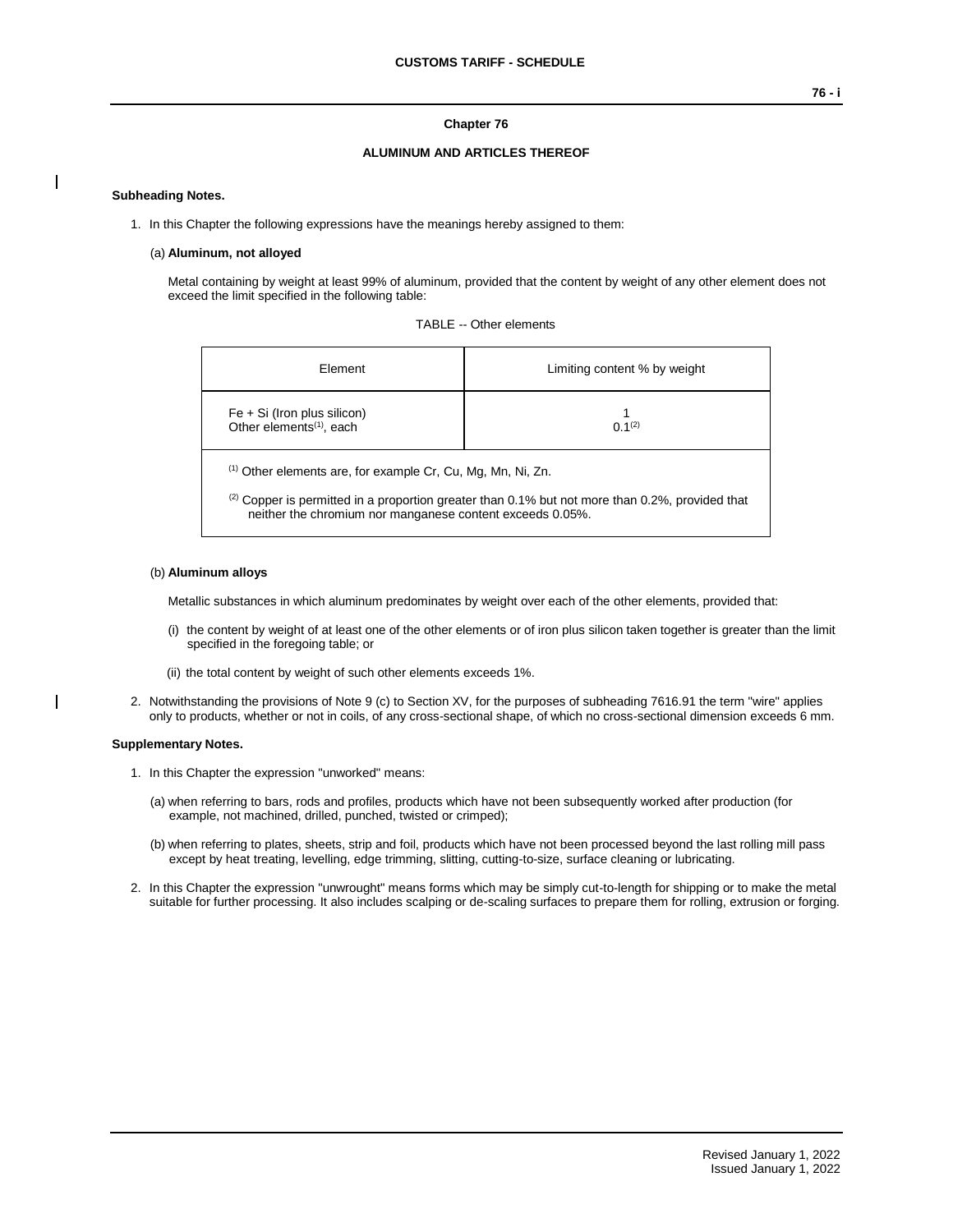## **CUSTOMS TARIFF - SCHEDULE**

| <b>Tariff</b><br><b>SS</b><br>Item | <b>Description of Goods</b>                          | Unit of<br>Meas.         | <b>MFN</b><br>Tariff | <b>Applicable</b><br><b>Preferential Tariffs</b>                                                                                         |
|------------------------------------|------------------------------------------------------|--------------------------|----------------------|------------------------------------------------------------------------------------------------------------------------------------------|
|                                    |                                                      |                          |                      |                                                                                                                                          |
| 76.01                              | Unwrought aluminum.                                  |                          |                      |                                                                                                                                          |
| 7601.10.00                         | -Aluminum, not alloyed                               |                          | Free                 | CCCT, LDCT, GPT, UST,<br>MXT, CIAT, CT, CRT, IT,<br>NT, SLT, PT, COLT, JT,<br>PAT, HNT, KRT, CEUT,<br>UAT, CPTPT, UKT: Free              |
|                                    |                                                      | <b>KGM</b><br><b>KGM</b> |                      |                                                                                                                                          |
| 7601.20.00                         | -Aluminum alloys                                     |                          | Free                 | CCCT, LDCT, GPT, UST,<br>MXT, CIAT, CT, CRT, IT,<br>NT, SLT, PT, COLT, JT,<br>PAT, HNT, KRT, CEUT,<br>UAT, CPTPT, UKT: Free              |
|                                    | -----lngots, of other aluminum alloys:               | <b>KGM</b>               |                      |                                                                                                                                          |
|                                    |                                                      | <b>KGM</b>               |                      |                                                                                                                                          |
|                                    |                                                      | KGM                      |                      |                                                                                                                                          |
|                                    |                                                      | <b>KGM</b>               |                      |                                                                                                                                          |
|                                    | 7602.00.00 00 Aluminum waste and scrap.              | KGM                      | Free                 | CCCT, LDCT, GPT, UST,<br>MXT, CIAT, CT, CRT, IT,<br>NT, SLT, PT, COLT, JT,<br>PAT, HNT, KRT, CEUT,<br>UAT, CPTPT, UKT: Free              |
| 76.03                              | Aluminum powders and flakes.                         |                          |                      |                                                                                                                                          |
|                                    | 7603.10.00 00 - Powders of non-lamellar structure    | KGM                      | Free                 | CCCT, LDCT, GPT, UST,<br>MXT, CIAT, CT, CRT, IT,<br>NT, SLT, PT, COLT, JT,<br>PAT, HNT, KRT, CEUT,<br>UAT, CPTPT, UKT: Free              |
|                                    | 7603.20.00 00 -Powders of lamellar structure; flakes | KGM                      | Free                 | CCCT, LDCT, GPT, UST,<br>MXT, CIAT, CT, CRT, IT,<br>NT, SLT, PT, COLT, JT,<br>PAT, HNT, KRT, CEUT,<br>UAT, CPTPT, UKT: Free              |
| 76.04                              | Aluminum bars, rods and profiles.                    |                          |                      |                                                                                                                                          |
| 7604.10.00                         | -Of aluminum, not alloyed                            |                          | Free                 | AUT, NZT, CCCT, LDCT,<br>GPT, UST, MXT, CIAT,<br>CT, CRT, IT, NT, SLT, PT,<br>COLT, JT, PAT, HNT,<br>KRT, CEUT, UAT,<br>CPTPT, UKT: Free |
|                                    |                                                      | <b>KGM</b><br>KGM        |                      |                                                                                                                                          |
|                                    | -Of aluminum alloys:                                 |                          |                      |                                                                                                                                          |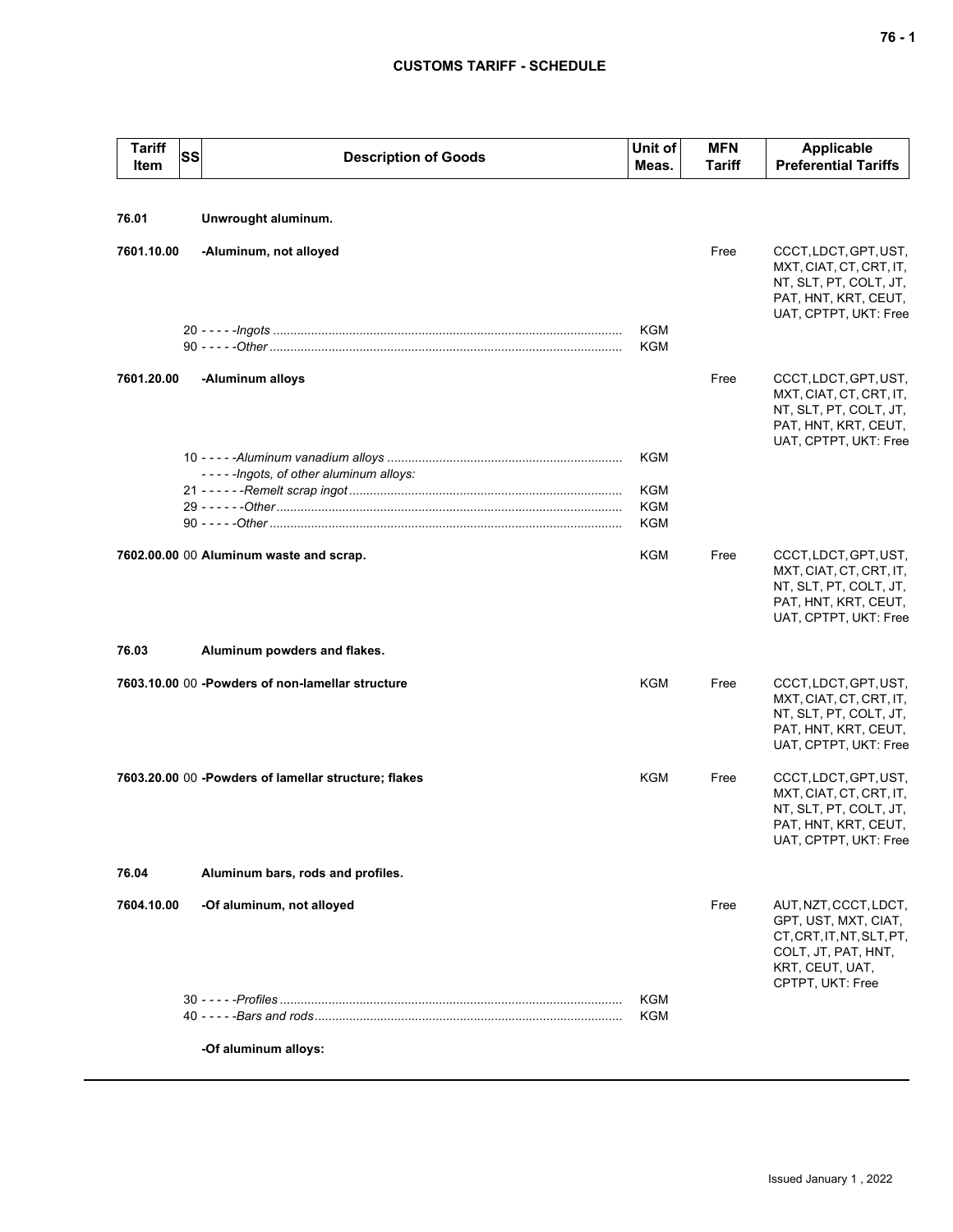| <b>Tariff</b><br>Item   | <b>SS</b> | <b>Description of Goods</b>                                                                   | Unit of<br>Meas.         | <b>MFN</b><br><b>Tariff</b> | Applicable<br><b>Preferential Tariffs</b>                                                                                                |
|-------------------------|-----------|-----------------------------------------------------------------------------------------------|--------------------------|-----------------------------|------------------------------------------------------------------------------------------------------------------------------------------|
| 7604.21.00              |           | - - Hollow profiles                                                                           |                          | Free                        | CCCT, LDCT, GPT, UST,<br>MXT, CIAT, CT, CRT, IT,<br>NT, SLT, PT, COLT, JT,<br>PAT, HNT, KRT, CEUT,<br>UAT, CPTPT, UKT: Free              |
|                         |           |                                                                                               | <b>KGM</b><br><b>KGM</b> |                             |                                                                                                                                          |
| 7604.29.00              |           | - -Other                                                                                      |                          | Free                        | AUT, NZT, CCCT, LDCT,<br>GPT, UST, MXT, CIAT,<br>CT, CRT, IT, NT, SLT, PT,<br>COLT, JT, PAT, HNT,<br>KRT, CEUT, UAT,<br>CPTPT, UKT: Free |
|                         |           | -----Bars and rods, of a maximum cross-sectional dimension exceeding<br>$12.7 \, \text{mm}$ : |                          |                             |                                                                                                                                          |
|                         |           |                                                                                               | <b>KGM</b>               |                             |                                                                                                                                          |
|                         |           | ----Bars and rods, of a maximum cross-sectional dimension not exceeding<br>$12.7$ mm:         | <b>KGM</b>               |                             |                                                                                                                                          |
|                         |           |                                                                                               | <b>KGM</b>               |                             |                                                                                                                                          |
|                         |           |                                                                                               | <b>KGM</b>               |                             |                                                                                                                                          |
|                         |           |                                                                                               | <b>KGM</b>               |                             |                                                                                                                                          |
| 76.05                   |           | Aluminum wire.                                                                                |                          |                             |                                                                                                                                          |
|                         |           | -Of aluminum, not alloyed:                                                                    |                          |                             |                                                                                                                                          |
|                         |           | 7605.11.00 00 - -Of which the maximum cross-sectional dimension exceeds 7 mm                  | KGM                      | Free                        | CCCT, LDCT, GPT, UST,<br>MXT, CIAT, CT, CRT, IT,<br>NT, SLT, PT, COLT, JT,<br>PAT, HNT, KRT, CEUT,<br>UAT, CPTPT, UKT: Free              |
| 7605.19.00 00 - - Other |           |                                                                                               | <b>KGM</b>               | Free                        | CCCT, LDCT, GPT, UST,<br>MXT, CIAT, CT, CRT, IT,<br>NT, SLT, PT, COLT, JT,<br>PAT, HNT, KRT, CEUT,<br>UAT, CPTPT, UKT: Free              |
|                         |           | -Of aluminum alloys:                                                                          |                          |                             |                                                                                                                                          |
|                         |           | 7605.21.00 00 - - Of which the maximum cross-sectional dimension exceeds 7 mm                 | KGM                      | Free                        | CCCT, LDCT, GPT, UST,<br>MXT, CIAT, CT, CRT, IT,<br>NT, SLT, PT, COLT, JT,<br>PAT, HNT, KRT, CEUT,<br>UAT, CPTPT, UKT: Free              |
| 7605.29.00 00 - - Other |           |                                                                                               | KGM                      | Free                        | CCCT, LDCT, GPT, UST,<br>MXT, CIAT, CT, CRT, IT,<br>NT, SLT, PT, COLT, JT,<br>PAT, HNT, KRT, CEUT,<br>UAT, CPTPT, UKT: Free              |

**76.06 Aluminum plates, sheets and strip, of a thickness exceeding 0.2 mm.**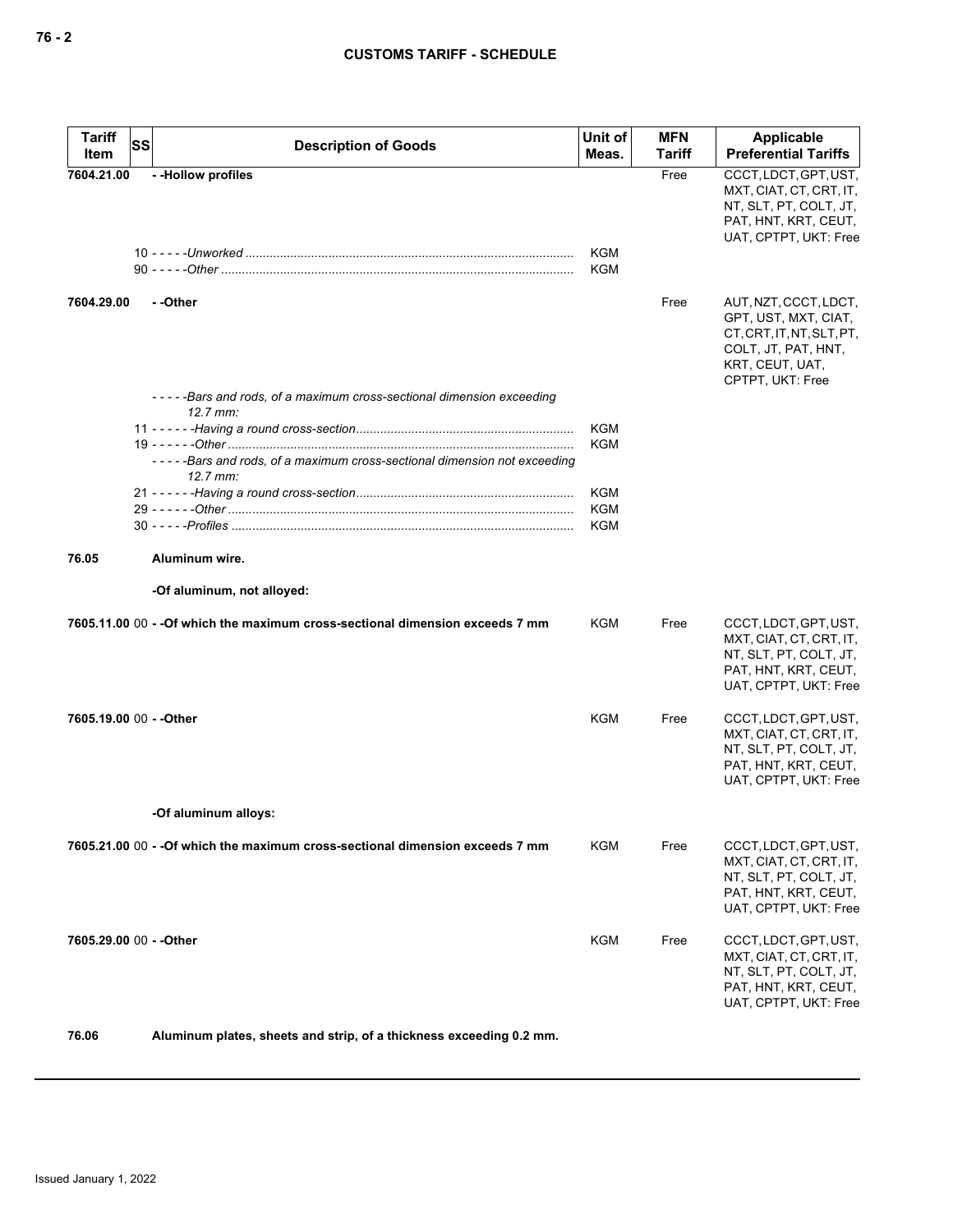# **CUSTOMS TARIFF - SCHEDULE**

| <b>Tariff</b><br>Item   | SS<br><b>Description of Goods</b>                                                                                                                                                 | Unit of<br>Meas.                       | <b>MFN</b><br>Tariff | <b>Applicable</b><br><b>Preferential Tariffs</b>                                                                            |
|-------------------------|-----------------------------------------------------------------------------------------------------------------------------------------------------------------------------------|----------------------------------------|----------------------|-----------------------------------------------------------------------------------------------------------------------------|
|                         | -Rectangular (including square):                                                                                                                                                  |                                        |                      |                                                                                                                             |
| 7606.11.00              | - -Of aluminum, not alloyed                                                                                                                                                       | KGM<br>KGM                             | Free                 | CCCT, LDCT, GPT, UST,<br>MXT, CIAT, CT, CRT, IT,<br>NT, SLT, PT, COLT, JT,<br>PAT, HNT, KRT, CEUT,<br>UAT, CPTPT, UKT: Free |
| 7606.12.00              | - - Of aluminum alloys                                                                                                                                                            |                                        | Free                 | CCCT, LDCT, GPT, UST,<br>MXT, CIAT, CT, CRT, IT,<br>NT, SLT, PT, COLT, JT,<br>PAT, HNT, KRT, CEUT,<br>UAT, CPTPT, UKT: Free |
|                         | $---Not$ clad:<br>11 - - - - - - Of a thickness exceeding 0.2 mm but less than 7 mm                                                                                               | <b>KGM</b><br><b>KGM</b><br><b>KGM</b> |                      |                                                                                                                             |
|                         | -Other:                                                                                                                                                                           |                                        |                      |                                                                                                                             |
| 7606.91.00              | - - Of aluminum, not alloyed                                                                                                                                                      |                                        | Free                 | CCCT, LDCT, GPT, UST,<br>MXT, CIAT, CT, CRT, IT,<br>NT, SLT, PT, COLT, JT,<br>PAT, HNT, KRT, CEUT,<br>UAT, CPTPT, UKT: Free |
|                         |                                                                                                                                                                                   | KGM<br><b>KGM</b>                      |                      |                                                                                                                             |
|                         | 7606.92.00 00 - - Of aluminum alloys                                                                                                                                              | KGM                                    | Free                 | CCCT, LDCT, GPT, UST,<br>MXT, CIAT, CT, CRT, IT,<br>NT, SLT, PT, COLT, JT,<br>PAT, HNT, KRT, CEUT,<br>UAT, CPTPT, UKT: Free |
| 76.07                   | Aluminum foil (whether or not printed or backed with paper, paperboard,<br>plastics or similar backing materials) of a thickness (excluding any<br>backing) not exceeding 0.2 mm. |                                        |                      |                                                                                                                             |
|                         | -Not backed:                                                                                                                                                                      |                                        |                      |                                                                                                                             |
| 7607.11.00              | --Rolled but not further worked                                                                                                                                                   |                                        | Free                 | CCCT, LDCT, GPT, UST,<br>MXT, CIAT, CT, CRT, IT,<br>NT, SLT, PT, COLT, JT,<br>PAT, HNT, KRT, CEUT,<br>UAT, CPTPT, UKT: Free |
|                         | 20 - - - - - Of a thickness of 0.005 mm or more but less than 0.127 mm                                                                                                            | <b>KGM</b><br><b>KGM</b><br><b>KGM</b> |                      |                                                                                                                             |
| 7607.19.00 00 - - Other |                                                                                                                                                                                   | <b>KGM</b>                             | Free                 | CCCT, LDCT, GPT, UST,<br>MXT, CIAT, CT, CRT, IT,<br>NT, SLT, PT, COLT, JT,<br>PAT, HNT, KRT, CEUT,<br>UAT, CPTPT, UKT: Free |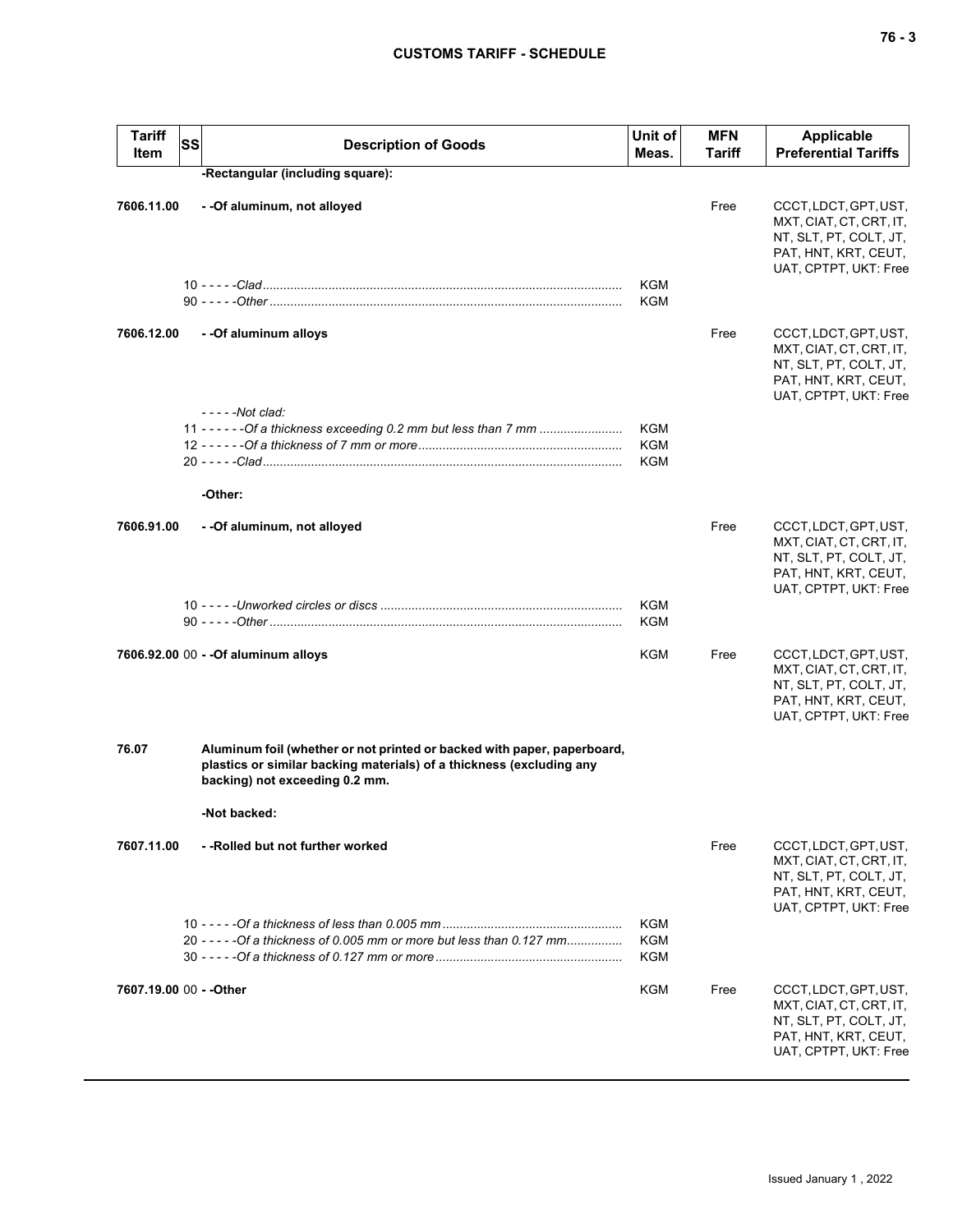| <b>Tariff</b><br>SS<br>Item | <b>Description of Goods</b>                                                                                                                                                                                                                                                                                                                                                                        | Unit of<br>Meas.                | <b>MFN</b><br><b>Tariff</b> | Applicable<br><b>Preferential Tariffs</b>                                                                                         |
|-----------------------------|----------------------------------------------------------------------------------------------------------------------------------------------------------------------------------------------------------------------------------------------------------------------------------------------------------------------------------------------------------------------------------------------------|---------------------------------|-----------------------------|-----------------------------------------------------------------------------------------------------------------------------------|
| 7607.20.00<br>76.08         | -Backed<br>Aluminum tubes and pipes.                                                                                                                                                                                                                                                                                                                                                               | <b>KGM</b><br><b>KGM</b>        | Free                        | CCCT, LDCT, GPT, UST,<br>MXT, CIAT, CT, CRT, IT,<br>NT, SLT, PT, COLT, JT,<br>PAT, HNT, KRT, CEUT,<br>UAT, CPTPT, UKT: Free       |
| 7608.10.00                  | -Of aluminum, not alloyed                                                                                                                                                                                                                                                                                                                                                                          |                                 | Free                        | AUT, NZT, CCCT, LDCT,                                                                                                             |
|                             |                                                                                                                                                                                                                                                                                                                                                                                                    |                                 |                             | GPT, UST, MXT, CIAT,<br>CT, CRT, IT, NT, SLT, PT,<br>COLT, JT, PAT, HNT,<br>KRT, CEUT, UAT,<br>CPTPT, UKT: Free                   |
|                             |                                                                                                                                                                                                                                                                                                                                                                                                    | <b>KGM</b><br>KGM               |                             |                                                                                                                                   |
|                             | 7608.20.00 00 - Of aluminum alloys                                                                                                                                                                                                                                                                                                                                                                 | <b>KGM</b>                      | Free                        | CCCT, LDCT, GPT, UST,<br>MXT, CIAT, CT, CRT, IT,<br>NT, SLT, PT, COLT, JT,<br>PAT, HNT, KRT, CEUT,<br>UAT, CPTPT, UKT: Free       |
|                             | 7609.00.00 00 Aluminum tube or pipe fittings (for example, couplings, elbows,<br>sleeves).                                                                                                                                                                                                                                                                                                         | KGM                             | Free                        | CCCT, LDCT, GPT, UST,<br>MXT, CIAT, CT, CRT, IT,<br>NT, SLT, PT, COLT, JT,<br>PAT, HNT, KRT, CEUT,<br>UAT, CPTPT, UKT: Free       |
| 76.10                       | Aluminum structures (excluding prefabricated buildings of<br>heading 94.06) and parts of structures (for example, bridges and bridge-<br>sections, towers, lattice masts, roofs, roofing frameworks, doors and<br>windows and their frames and thresholds for doors, balustrades, pillars<br>and columns); aluminum plates, rods, profiles, tubes and the like,<br>prepared for use in structures. |                                 |                             |                                                                                                                                   |
| 7610.10.00                  | -Doors, windows and their frames and thresholds for doors                                                                                                                                                                                                                                                                                                                                          |                                 | 6.5%                        | CCCT, LDCT, UST,<br>MXT, CIAT, CT, CRT, IT,<br>NT, SLT, PT, COLT, JT,<br>PAT, HNT, KRT, CEUT,<br>UAT, CPTPT, UKT: Free<br>GPT: 5% |
|                             |                                                                                                                                                                                                                                                                                                                                                                                                    | NMB<br><b>NMB</b><br><b>NMB</b> |                             |                                                                                                                                   |
| 7610.90                     | -Other                                                                                                                                                                                                                                                                                                                                                                                             |                                 |                             |                                                                                                                                   |
|                             | 7610.90.10 00 - - - For use in Canadian manufactures                                                                                                                                                                                                                                                                                                                                               | <b>KGM</b>                      | Free                        | CCCT, LDCT, GPT, UST,<br>MXT, CIAT, CT, CRT, IT,<br>NT, SLT, PT, COLT, JT,<br>PAT, HNT, KRT, CEUT,<br>UAT, CPTPT, UKT: Free       |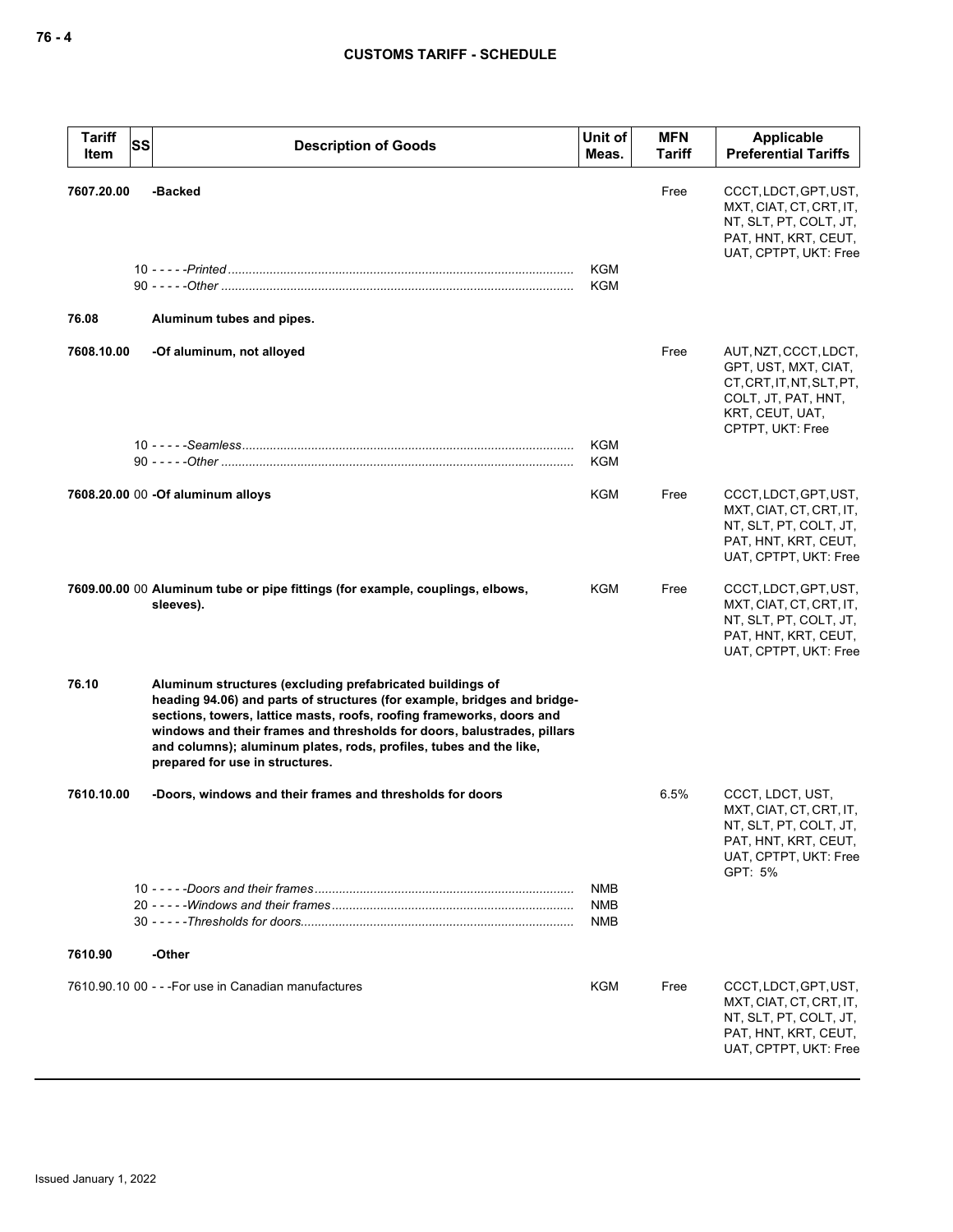| <b>Tariff</b> | <b>SS</b><br><b>Description of Goods</b>                                                                                                                                                                                                                                                                                   | Unit of                  | <b>MFN</b>    | Applicable                                                                                                                          |
|---------------|----------------------------------------------------------------------------------------------------------------------------------------------------------------------------------------------------------------------------------------------------------------------------------------------------------------------------|--------------------------|---------------|-------------------------------------------------------------------------------------------------------------------------------------|
| Item          |                                                                                                                                                                                                                                                                                                                            | Meas.                    | <b>Tariff</b> | <b>Preferential Tariffs</b>                                                                                                         |
| 7610.90.90    | $- -$ Other                                                                                                                                                                                                                                                                                                                | KGM<br>KGM<br>KGM<br>KGM | 6.5%          | CCCT, LDCT, UST,<br>MXT, CIAT, CT, CRT, IT,<br>NT, SLT, PT, COLT, JT,<br>PAT, HNT, KRT, CEUT,<br>UAT, CPTPT, UKT: Free<br>GPT: 5%   |
|               | 7611.00.00 00 Aluminum reservoirs, tanks, vats and similar containers, for any<br>material (other than compressed or liquefied gas), of a capacity<br>exceeding 300 litres, whether or not lined or heat-insulated, but not<br>fitted with mechanical or thermal equipment.                                                | <b>NMB</b>               | Free          | CCCT, LDCT, GPT, UST,<br>MXT, CIAT, CT, CRT, IT,<br>NT, SLT, PT, COLT, JT,<br>PAT, HNT, KRT, CEUT,<br>UAT, CPTPT, UKT: Free         |
| 76.12         | Aluminum casks, drums, cans, boxes and similar containers (including<br>rigid or collapsible tubular containers), for any material (other than<br>compressed or liquefied gas), of a capacity not exceeding 300 litres,<br>whether or not lined or heat-insulated, but not fitted with mechanical or<br>thermal equipment. |                          |               |                                                                                                                                     |
|               | 7612.10.00 00 - Collapsible tubular containers                                                                                                                                                                                                                                                                             | <b>NMB</b>               | 6.5%          | CCCT, LDCT, UST,<br>MXT, CIAT, CT, CRT, IT,<br>NT, SLT, PT, COLT, JT,<br>PAT, HNT, KRT, CEUT,<br>UAT, CPTPT, UKT: Free<br>GPT: 5%   |
| 7612.90       | -Other                                                                                                                                                                                                                                                                                                                     |                          |               |                                                                                                                                     |
|               | 7612.90.10 00 - - - Aerosol containers, excluding three-piece cans without inserts having a<br>base diameter of 50 mm or more but not exceeding 80 mm                                                                                                                                                                      | <b>NMB</b>               | 6.5%          | CCCT, LDCT, UST,<br>MXT, CIAT, CT, CRT, IT,<br>NT, SLT, PT, COLT, JT,<br>PAT, HNT, KRT, CEUT,<br>UAT, CPTPT, UKT: Free<br>GPT: 2.5% |
|               | $-$ - - Other:                                                                                                                                                                                                                                                                                                             |                          |               |                                                                                                                                     |
|               | 7612.90.91 00 - - - - Embossed aluminum cans for use in the packaging of beverages                                                                                                                                                                                                                                         | <b>NMB</b>               | Free          | CCCT, LDCT, GPT, UST,<br>MXT, CIAT, CT, CRT, IT,<br>NT, SLT, PT, COLT, JT,<br>PAT, HNT, KRT, CEUT,<br>UAT, CPTPT, UKT: Free         |
| 7612.90.99    | $- - -$ Other                                                                                                                                                                                                                                                                                                              |                          | 6.5%          | CCCT, LDCT, UST,<br>MXT, CIAT, CT, CRT, IT,<br>NT, SLT, PT, COLT, JT,<br>PAT, HNT, KRT, CEUT,<br>UAT, CPTPT, UKT: Free<br>GPT: 5%   |
|               |                                                                                                                                                                                                                                                                                                                            | <b>NMB</b>               |               |                                                                                                                                     |
|               |                                                                                                                                                                                                                                                                                                                            | NMB                      |               |                                                                                                                                     |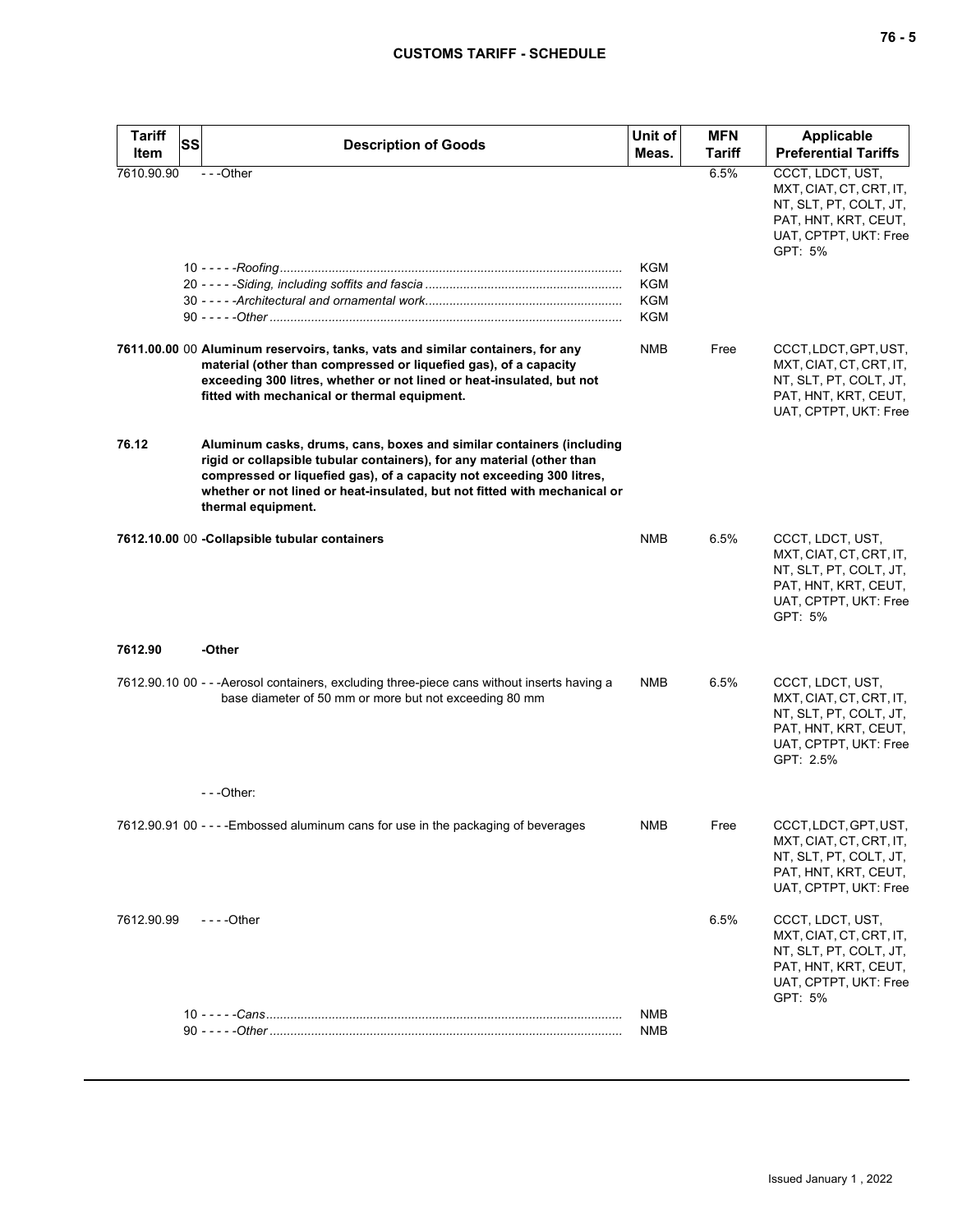| <b>Tariff</b><br>SS<br>Item | <b>Description of Goods</b>                                                                                                                                                                                   | Unit of<br>Meas.                           | <b>MFN</b><br><b>Tariff</b> | Applicable<br><b>Preferential Tariffs</b>                                                                                         |
|-----------------------------|---------------------------------------------------------------------------------------------------------------------------------------------------------------------------------------------------------------|--------------------------------------------|-----------------------------|-----------------------------------------------------------------------------------------------------------------------------------|
|                             | 7613.00.00 00 Aluminum containers for compressed or liquefied gas.                                                                                                                                            | <b>NMB</b>                                 | Free                        | CCCT, LDCT, GPT, UST,<br>MXT, CIAT, CT, CRT, IT,<br>NT, SLT, PT, COLT, JT,<br>PAT, HNT, KRT, CEUT,<br>UAT, CPTPT, UKT: Free       |
| 76.14                       | Stranded wire, cables, plaited bands and the like, of aluminum, not<br>electrically insulated.                                                                                                                |                                            |                             |                                                                                                                                   |
|                             | 7614.10.00 00 - With steel core                                                                                                                                                                               | KGM                                        | Free                        | CCCT, LDCT, GPT, UST,<br>MXT, CIAT, CT, CRT, IT,<br>NT, SLT, PT, COLT, JT,<br>PAT, HNT, KRT, CEUT,<br>UAT, CPTPT, UKT: Free       |
| 7614.90.00 00 -Other        |                                                                                                                                                                                                               | KGM                                        | Free                        | CCCT, LDCT, GPT, UST,<br>MXT, CIAT, CT, CRT, IT,<br>NT, SLT, PT, COLT, JT,<br>PAT, HNT, KRT, CEUT,<br>UAT, CPTPT, UKT: Free       |
| 76.15                       | Table, kitchen or other household articles and parts thereof, of<br>aluminum; pot scourers and scouring or polishing pads, gloves and the<br>like, of aluminum; sanitary ware and parts thereof, of aluminum. |                                            |                             |                                                                                                                                   |
| 7615.10.00                  | -Table, kitchen or other household articles and parts thereof; pot<br>scourers and scouring or polishing pads, gloves and the like                                                                            |                                            | 6.5%                        | CCCT, LDCT, UST,<br>MXT, CIAT, CT, CRT, IT,<br>NT, SLT, PT, COLT, JT,<br>PAT, HNT, KRT, CEUT,<br>UAT, CPTPT, UKT: Free<br>GPT: 5% |
|                             |                                                                                                                                                                                                               | NMB                                        |                             |                                                                                                                                   |
|                             | 20 - - - - - Pie plates, plates for prepared meals and similar semi-rigid containers                                                                                                                          | $\blacksquare$<br>$\overline{\phantom{a}}$ |                             |                                                                                                                                   |
|                             | 7615.20.00 00 -Sanitary ware and parts thereof                                                                                                                                                                |                                            | 6.5%                        | CCCT, LDCT, GPT, UST,<br>MXT, CIAT, CT, CRT, IT,<br>NT, SLT, PT, COLT, JT,<br>PAT, HNT, KRT, CEUT,<br>UAT, CPTPT, UKT: Free       |
| 76.16                       | Other articles of aluminum.                                                                                                                                                                                   |                                            |                             |                                                                                                                                   |
| 7616.10.00                  | -Nails, tacks, staples (other than those of heading 83.05), screws, bolts,<br>nuts, screw hooks, rivets, cotters, cotter-pins, washers and similar<br>articles                                                |                                            | Free                        | CCCT, LDCT, GPT, UST,<br>MXT, CIAT, CT, CRT, IT,<br>NT, SLT, PT, COLT, JT,<br>PAT, HNT, KRT, CEUT,<br>UAT, CPTPT, UKT: Free       |
|                             |                                                                                                                                                                                                               | <b>KGM</b><br><b>KGM</b>                   |                             |                                                                                                                                   |
|                             | -Other:                                                                                                                                                                                                       |                                            |                             |                                                                                                                                   |